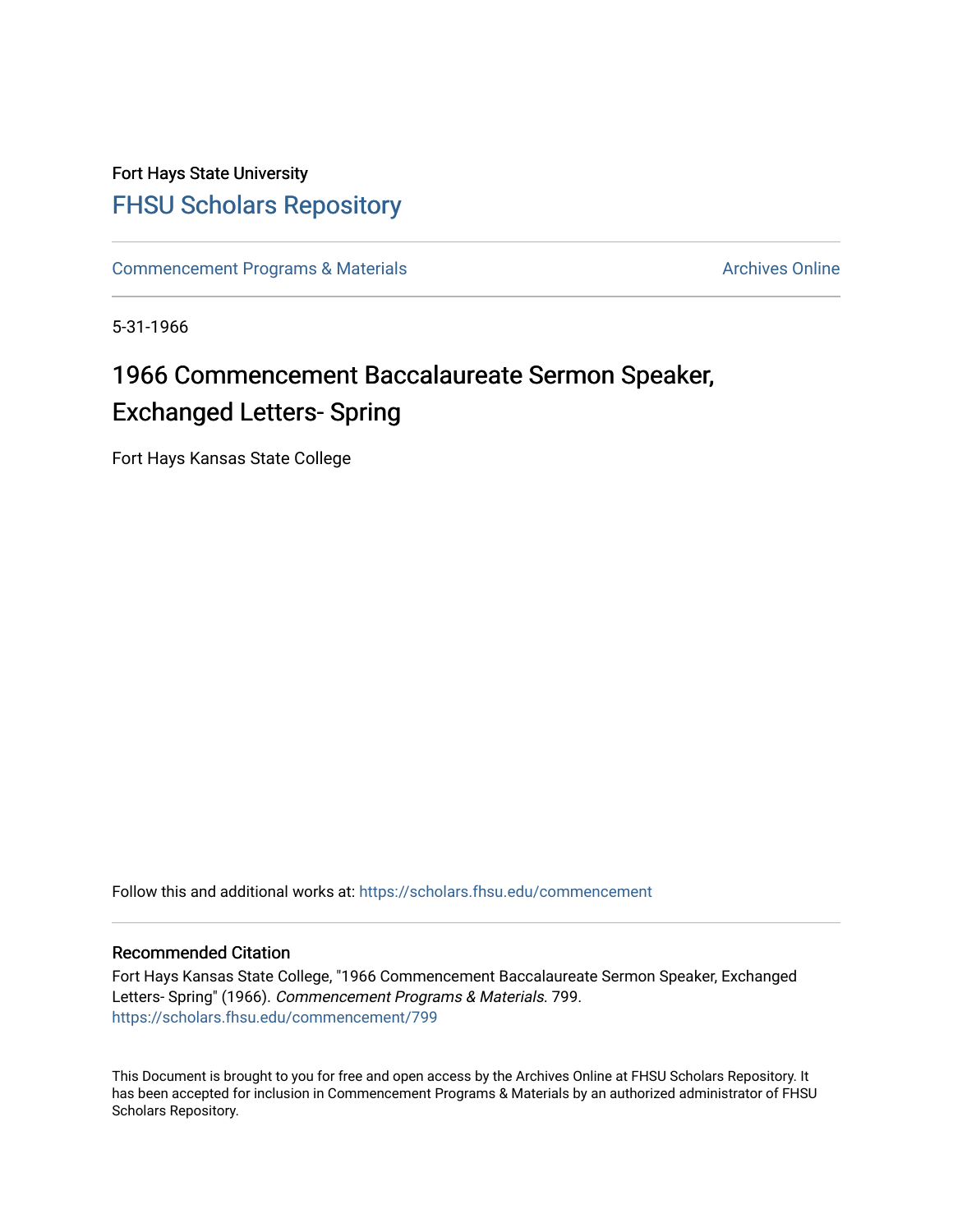### FORT HAYS KANSAS STATE COLLEGE HAYS, KANSAS 67602

Dean of the Faculty



April 15, 1966

Pastor Steve L. Culver Bays Christian Church 22nd and Harsha ll Bays, Kansas

Dear Pastor Culver;

I am happy to know that you will be available to give the Invocation and the Benedication at our Spring Baccalaureate which is to be held Sunday at 8:00 p .m., May 29, in Lewis Field .

Dr. Burnett will contact you sometime prior to the program as to the details of the program.

I want to thank you for your willingness to assume this obligation.

Sincerely yours,

John **D. Garwood**  Dean of the Faculty

JDG:cl